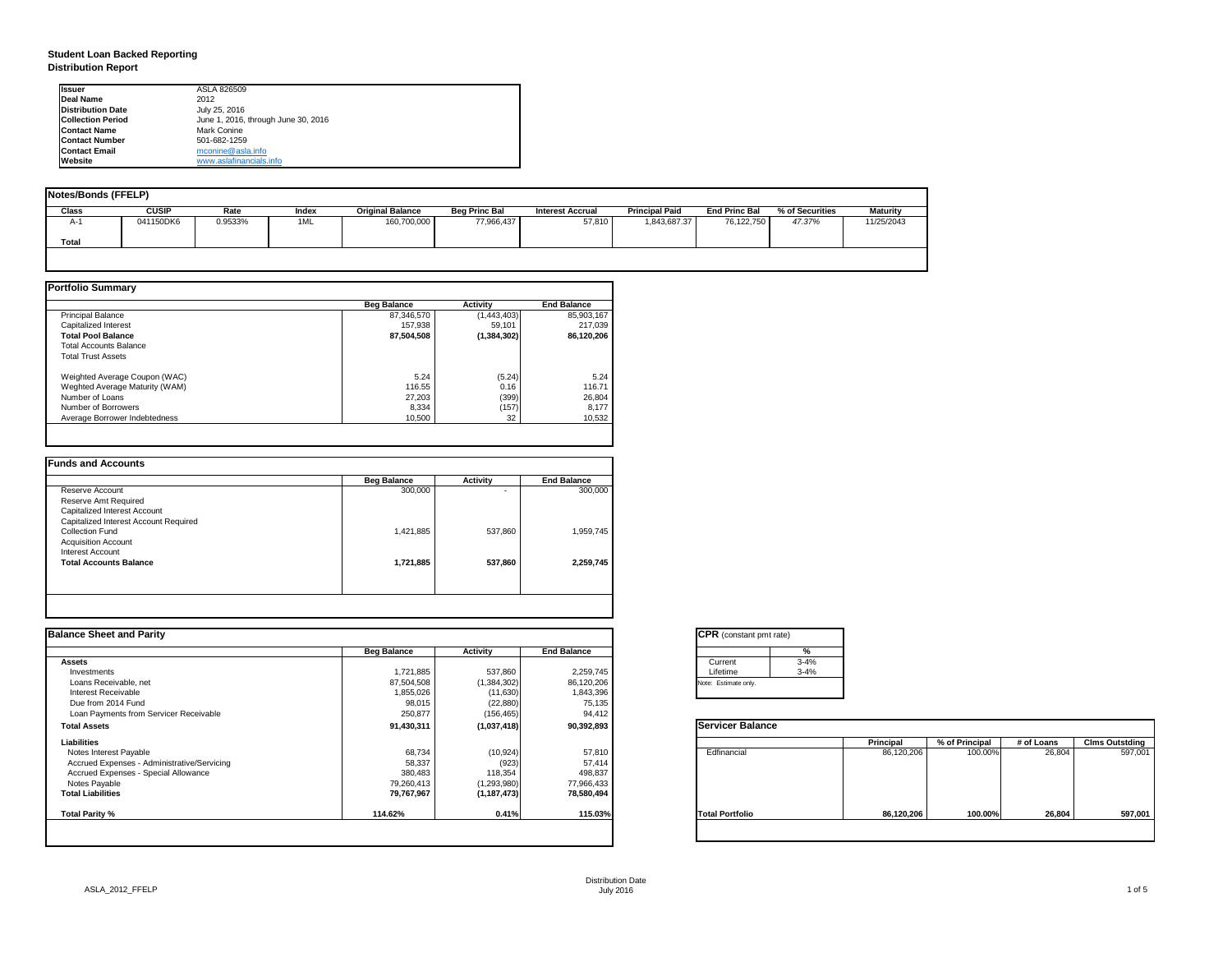## **Student Loan Backed Reporting Distribution Report**

### **Delinquency Status**

|                           | # of Loans       |               | <b>Principal</b> |               | % of Principal   |               | <b>WAC</b>       |               | <b>WARM</b>      |               |
|---------------------------|------------------|---------------|------------------|---------------|------------------|---------------|------------------|---------------|------------------|---------------|
|                           | <b>Beginning</b> | <b>Ending</b> | <b>Beginning</b> | <b>Ending</b> | <b>Beginning</b> | <b>Ending</b> | <b>Beginning</b> | <b>Ending</b> | <b>Beginning</b> | <b>Ending</b> |
| In School                 | 211              | 187           | 713,108          | 628,159       | 0.81%            | 0.73%         | 5.45             | 5.53          | 119.43           | 119.54        |
| Grace                     | 132              | 123           | 394,229          | 369,839       | 0.45%            | 0.43%         | 5.36             | 5.12          | 119.29           | 119.37        |
| Repayment                 |                  |               |                  |               |                  |               |                  |               |                  |               |
| Current                   | 16,886           | 16,325        | 49,840,040       | 48,203,268    | 56.96%           | 55.97%        | 5.31             | 5.31          | 121.54           | 121.52        |
| 31-60 Days Delinquent     | 1,431            | 803           | 5,198,445        | 2,816,974     | 5.94%            | 3.27%         | 5.26             | 5.36          | 116.29           | 116.15        |
| 61-90 Days Delinquent     | 610              | 1,018         | 2,165,033        | 3,794,813     | 2.47%            | 4.41%         | 5.45             | 5.30          | 110.97           | 115.84        |
| 91-120 Days Delingent     | 287              | 464           | 1,038,575        | 1,631,891     | 1.19%            | 1.89%         | 5.47             | 5.54          | 109.77           | 106.40        |
| 121-180 Days Delinquent   | 373              | 368           | 1,308,781        | 1,232,238     | 1.50%            | 1.43%         | 5.51             | 5.37          | 111.40           | 105.55        |
| 181-270 Days Delinquent   | 355              | 423           | 1,352,956        | 1,498,697     | 1.55%            | 1.74%         | 5.52             | 5.60          | 108.97           | 105.04        |
| 271+ Days Delinquent      | 147              | 57            | 476,028          | 207,136       | 0.54%            | 0.24%         | 5.09             | 5.30          | 102.24           | 105.15        |
| <b>Total Repayment</b>    | 20,089           | 19,458        | 61,379,859       | 59,385,017    | 70.14%           | 68.96%        | 5.32             | 5.32          | 119.88           | 119.68        |
| Forbearance               | 3,244            | 3,641         | 13,005,732       | 14,276,365    | 14.86%           | 16.58%        | 5.44             | 5.41          | 116.66           | 118.60        |
| Deferment                 | 3,379            | 3,217         | 11,473,905       | 10,890,686    | 13.11%           | 12.65%        | 5.36             | 5.37          | 116.56           | 116.91        |
| <b>Claims in Progress</b> | 148              | 178           | 537,676          | 570,140       | 0.61%            | 0.66%         | 5.53             | 5.24          | 109.61           | 101.19        |
| <b>Claims Denied</b>      |                  |               |                  |               |                  |               |                  |               |                  |               |
| <b>Total Portfolio</b>    | 27,203           | 26,804        | 87,504,508       | 86,120,206    | 100%             | 100%          | 5.35             | 5.34          | 118.90           | 119.03        |

|                                     | # of Loans       |               | <b>Principal</b> |               | % of Principal   |        | <b>WAC</b>       |               | WARM             |               |
|-------------------------------------|------------------|---------------|------------------|---------------|------------------|--------|------------------|---------------|------------------|---------------|
|                                     | <b>Beginning</b> | <b>Ending</b> | <b>Beginning</b> | <b>Ending</b> | <b>Beginning</b> | Ending | <b>Beginning</b> | <b>Ending</b> | <b>Beginning</b> | <b>Ending</b> |
| Current                             | 16,886           | 16,325        | 49,840,040       | 48,203,268    | 81.20%           | 81.17% | 5.31             | 5.31          | 121.54           | 121.52        |
| 31-60 Days Delinquent               | 1,431            | 803           | 5,198,445        | 2,816,974     | 8.47%            | 4.74%  | 5.26             | 5.36          | 116.29           | 116.15        |
| 61-90 Days Delinquent               | 610              | 1,018         | 2,165,033        | 3,794,813     | 3.53%            | 6.39%  | 5.45             | 5.30          | 110.97           | 115.84        |
| 91-120 Days Delingent               | 287              | 464           | 1,038,575        | 1,631,891     | 1.69%            | 2.75%  | 5.47             | 5.54          | 109.77           | 106.40        |
| 121-180 Days Delinquent             | 373              | 368           | 1,308,781        | 1,232,238     | 2.13%            | 2.07%  | 5.51             | 5.37          | 111.40           | 105.55        |
| 181-270 Days Delinquent             | 355              | 423           | 1,352,956        | 1,498,697     | 2.20%            | 2.52%  | 5.52             | 5.60          | 108.97           | 105.04        |
| 271+ Days Delinquent                | 147              | 57            | 476,028          | 207,136       | 0.78%            | 0.35%  | 5.09             | 5.30          | 102.24           | 105.15        |
| <b>Total Portfolio in Repayment</b> | 20,089           | 19,458        | 61,379,859       | 59,385,017    | 100%             | 100%   | 5.32             | 5.32          | 119.88           | 119.68        |

| Portfolio by Loan Type                  |                  |               |                  |               |                  |               |                  |        |                  |               |
|-----------------------------------------|------------------|---------------|------------------|---------------|------------------|---------------|------------------|--------|------------------|---------------|
|                                         | # of Loans       |               | <b>Principal</b> |               | % of Principal   |               | <b>WAC</b>       |        |                  | <b>WARM</b>   |
|                                         | <b>Beginning</b> | <b>Ending</b> | <b>Beginning</b> | <b>Ending</b> | <b>Beginning</b> | <b>Ending</b> | <b>Beginning</b> | Ending | <b>Beginning</b> | <b>Ending</b> |
| <b>Subsidized Consolidation Loans</b>   |                  |               |                  |               |                  |               |                  |        |                  |               |
| <b>Unsubsidized Consolidation Loans</b> |                  |               |                  |               |                  |               |                  |        |                  |               |
| <b>Subsidized Stafford Loans</b>        | 15,266           | 15,038        | 40,091,637       | 39,409,287    | 45.82%           | 45.76%        | 5.19             | 5.19   | 114.04           | 113.96        |
| <b>Unsubsidized Stafford Loans</b>      | 11,188           | 11,050        | 44,645,664       | 44,026,512    | 51.02%           | 51.12%        | 5.33             | 5.32   | 124.58           | 124.75        |
| PLUS/GradPLUS Loans                     | 749              | 716           | 2,767,207        | 2,684,407     | 3.16%            | 3.12%         | 7.97             | 7.97   | 97.62            | 99.53         |
| <b>SLS Loans</b>                        |                  |               |                  |               |                  |               |                  |        |                  |               |
| <b>Total Portfolio</b>                  | 27,203           | 26,804        | 87,504,508       | 86,120,206    | 100%             | 1000<br>100%  | 5.35             | 5.34   | 118.90           | 119.03        |

|                                            | # of Loans       |               | <b>Principal</b> |            | % of Principal   |               | <b>WAC</b>       |               | <b>WARM</b>      |               |
|--------------------------------------------|------------------|---------------|------------------|------------|------------------|---------------|------------------|---------------|------------------|---------------|
|                                            | <b>Beginning</b> | <b>Ending</b> | <b>Beginning</b> | Ending     | <b>Beginning</b> | <b>Ending</b> | <b>Beginning</b> | <b>Ending</b> | <b>Beginning</b> | <b>Ending</b> |
| Graduate / 4-Year Loans                    | 21,064           | 20,758        | 70,535,042       | 69,389,536 | 80.61%           | 80.57%        | 5.34             | 5.34          | 119.53           | 119.56        |
| 2-Year Loans                               | 5,635            | 5,549         | 15,811,173       | 15,583,301 | 18.07%           | 18.09%        | 5.37             | 5.37          | 116.82           | 117.28        |
| Proprietary / Technical / Vocational Loans | 504              | 497           | 1,158,294        | 1,147,369  | 1.32%            | 1.33%         | 5.35             | 5.38          | 108.98           | 110.28        |
| Unknown (Consolidation) Loans              |                  |               |                  |            |                  |               |                  |               |                  |               |
| <b>Other Loans</b>                         |                  |               |                  |            |                  |               |                  |               |                  |               |
| <b>Total Portfolio</b>                     | 27,203           | 26,804        | 87,504,508       | 86,120,206 | 100%             | 100%          | 5.35             | 5.34          | 118.90           | 119.03        |

|                        |                  | # of Loans    |                  |               | % of Principal   |               |  |
|------------------------|------------------|---------------|------------------|---------------|------------------|---------------|--|
|                        | <b>Beginning</b> | <b>Ending</b> | <b>Beginning</b> | <b>Ending</b> | <b>Beginning</b> | <b>Ending</b> |  |
| <b>Fixed Loans</b>     | 16,142           | 15,895        | 58,115,533       | 57,171,656    | 66.41%           | 66.39%        |  |
| Variable Loans         | 11,061           | 10,909        | 29,388,975       | 28,948,549    | 33.59%           | 33.61%        |  |
| T-Bill Loans           | 11,061           | 10,909        | 29,388,975       | 28,948,549    | 33.59%           | 33.61%        |  |
| <b>CMT Loans</b>       |                  |               |                  |               |                  |               |  |
| <b>Total Portfolio</b> | 27,203           | 26,804        | 87,504,508       | 86,120,206    | 100%             | 100%          |  |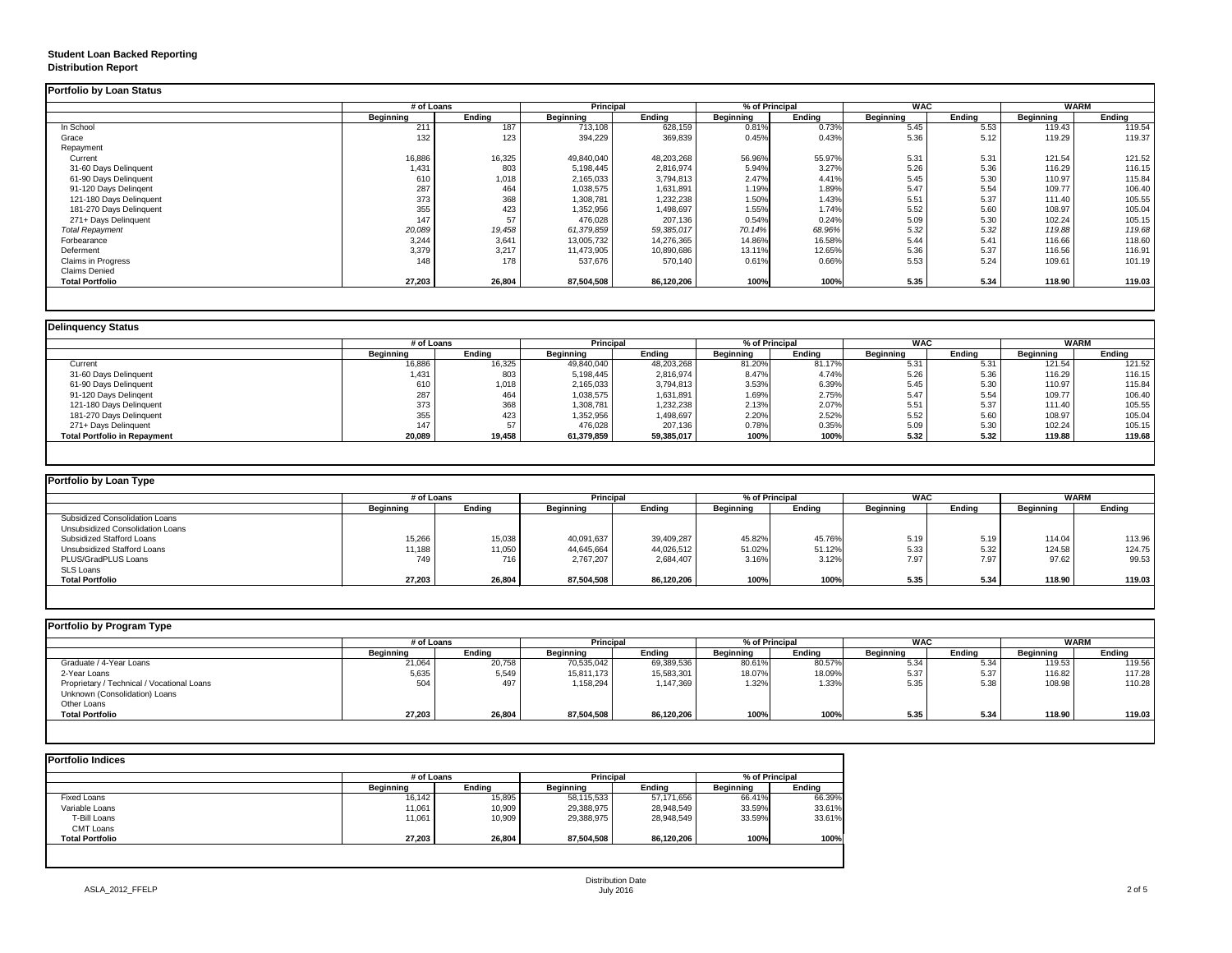**Collection Activity**

| <b>Collection Account</b>                                                                    | as of 6/30/2016 |
|----------------------------------------------------------------------------------------------|-----------------|
| Beginning Balance - June 1, 2016                                                             | 1,421,885       |
| <b>Collection Amount Received</b>                                                            | 1,958,924       |
| Recoveries                                                                                   |                 |
| <b>Reserve Account</b>                                                                       |                 |
| <b>Excess of Required Reserve Account</b>                                                    |                 |
| Interest on Investment Earnings                                                              | 821             |
| Capitalized Interest Account (after a stepdown or release date)                              |                 |
| <b>Payments from Guarantor</b>                                                               |                 |
| Transfer from 2010 Collection Fund for correction of error                                   |                 |
| <b>Required Repurchases</b>                                                                  |                 |
| Special Allowance Payable to Department of Education                                         |                 |
| <b>Consolidation Rebate Fees</b>                                                             |                 |
| <b>Rating Agency Surveillance Fees</b>                                                       |                 |
| Principal payments, interest payments, administration fees, servicing fees, and trustee fees | (1,421,885)     |
| Transfer to Department of Education                                                          |                 |
| <b>Total Available Funds</b>                                                                 | 1,959,745       |

| <b>Fees Due for Current Period</b>                                                                | as of 6/30/2016           |
|---------------------------------------------------------------------------------------------------|---------------------------|
| <b>Indenture Trustee Fees</b><br><b>Servicing Fees</b><br><b>Administration Fees</b><br>Late Fees | 833.33<br>50,237<br>7,177 |
| Other Fees<br><b>Total Fees</b>                                                                   | 58,247                    |

| <b>Cumulative Default Rate</b>                                                                | as of 6/30/2016 |
|-----------------------------------------------------------------------------------------------|-----------------|
| Current Period Defaults (\$)                                                                  | 198,985.30      |
| Cumulative Defaults (\$)                                                                      | 29,980,927.92   |
| Cumulative Default (% of original pool balance)                                               | 18.67%          |
| Cumulative Default (% of cumulative entered repayment balance) <sup>a</sup>                   | 35.22%          |
| Current Period Payments (Recoveries) from Guarantor (\$)                                      | 504,952.22      |
| Current Period Borrower Recoveries (\$)                                                       | n/a             |
| Cumulative Recoveries (\$) <sup>b</sup>                                                       | \$28,569,392.32 |
| Cumulative Recovery Rate (%)                                                                  | 95.29%          |
| Cumulative Net Loss Rate (%)                                                                  | 0.88%           |
| Servicer Reject Rate (FFELP) (%)                                                              |                 |
| Cumulative Servicer Reject Rate (FFELP) (%)                                                   |                 |
| Repayment balance includes all repayment loans with the exception of balances in claim status |                 |
| Cumulative Recoveries includes 97% of claims in progress balances                             |                 |

**Distribution Date** July 25, 2016 **Collection Period** June 1, 2016, through June 30, 2016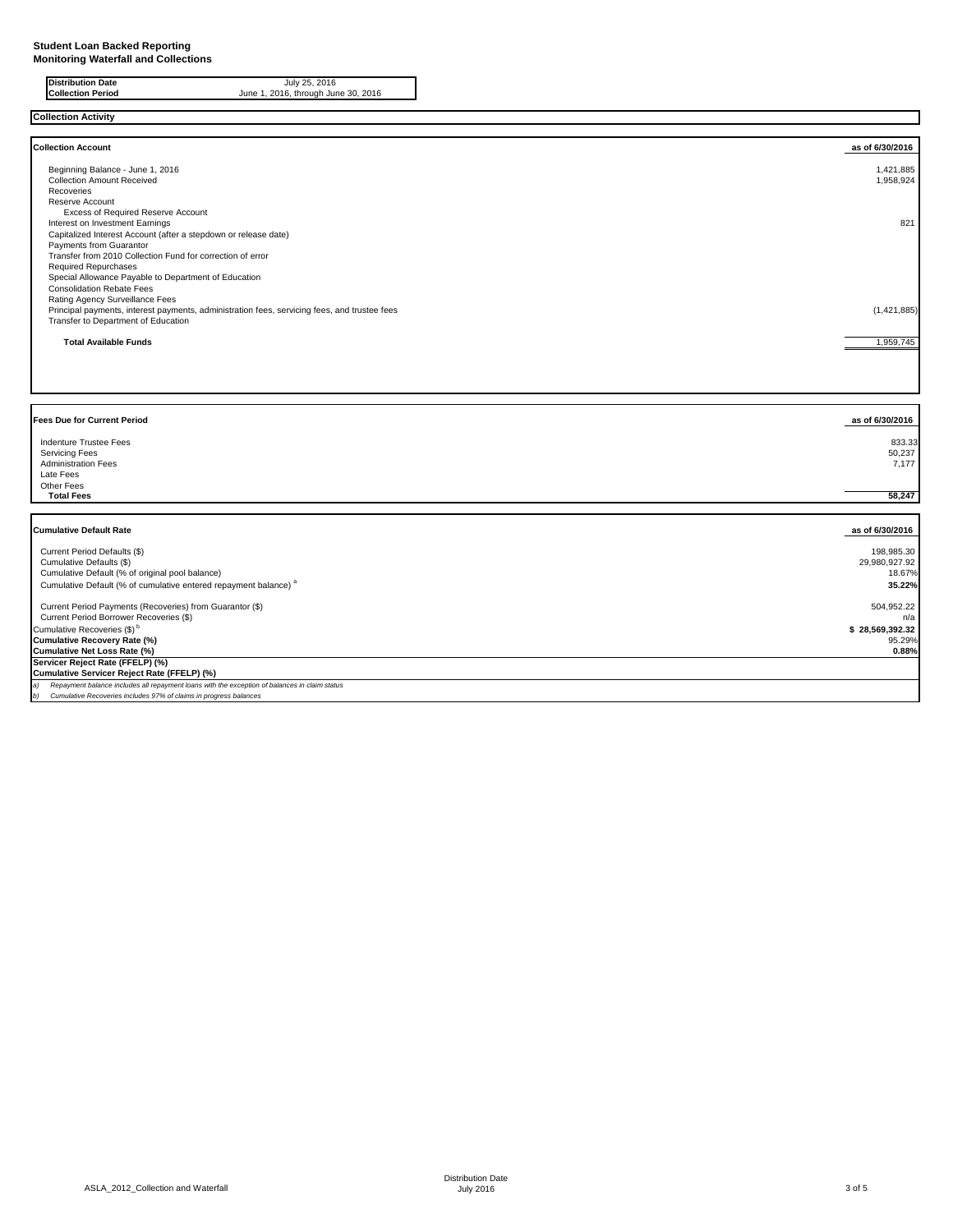## **Student Loan Backed Reporting Monitoring Waterfall and Collections**

# **Waterfall Activity**

| <b>Waterfall for Distribution</b>                                                 | <b>Amount Due</b> | <b>Amount Remaining</b> |
|-----------------------------------------------------------------------------------|-------------------|-------------------------|
| <b>Total Available Funds</b>                                                      |                   | 1,959,745               |
| First: Payments required under any Joint Sharing Agreement                        |                   |                         |
| Second: Trustee Fees                                                              | 833.33            | 1,958,911               |
| Third: Servicing Fees and Backup Servicing Fees                                   | 50,237            | 1,908,674               |
| <b>Fourth: Administration Fees</b>                                                | 7,177             | 1,901,497               |
| Fifth: Noteholder Interest                                                        | 57,810.30         | 1,843,687.08            |
| Sixth: Reinstate the balance of the Reserve Fund up to the Specified Fund Balance |                   |                         |
| Seventh: Noteholder Principal, until paid in full                                 | 1,843,687.37      | (0)                     |
|                                                                                   |                   |                         |

| <b>Principal and Interest Distributions</b>    | Class A-1    |
|------------------------------------------------|--------------|
|                                                |              |
| <b>Quarterly Interest Due</b>                  | 57,810.30    |
| <b>Quarterly Interest Paid</b>                 | 57,810.30    |
| <b>Interest Shortfall</b>                      |              |
| Interest Carryover Due                         |              |
| Interest Carryover Paid                        |              |
| Interest Carryover                             |              |
| <b>Quarterly Principal Distribution Amount</b> | 1,843,687.37 |
| <b>Quarterly Principal Paid</b>                | 1,843,687.37 |
| Shortfall                                      |              |
| <b>Total Distribution Amount</b>               | 1,901,497.67 |